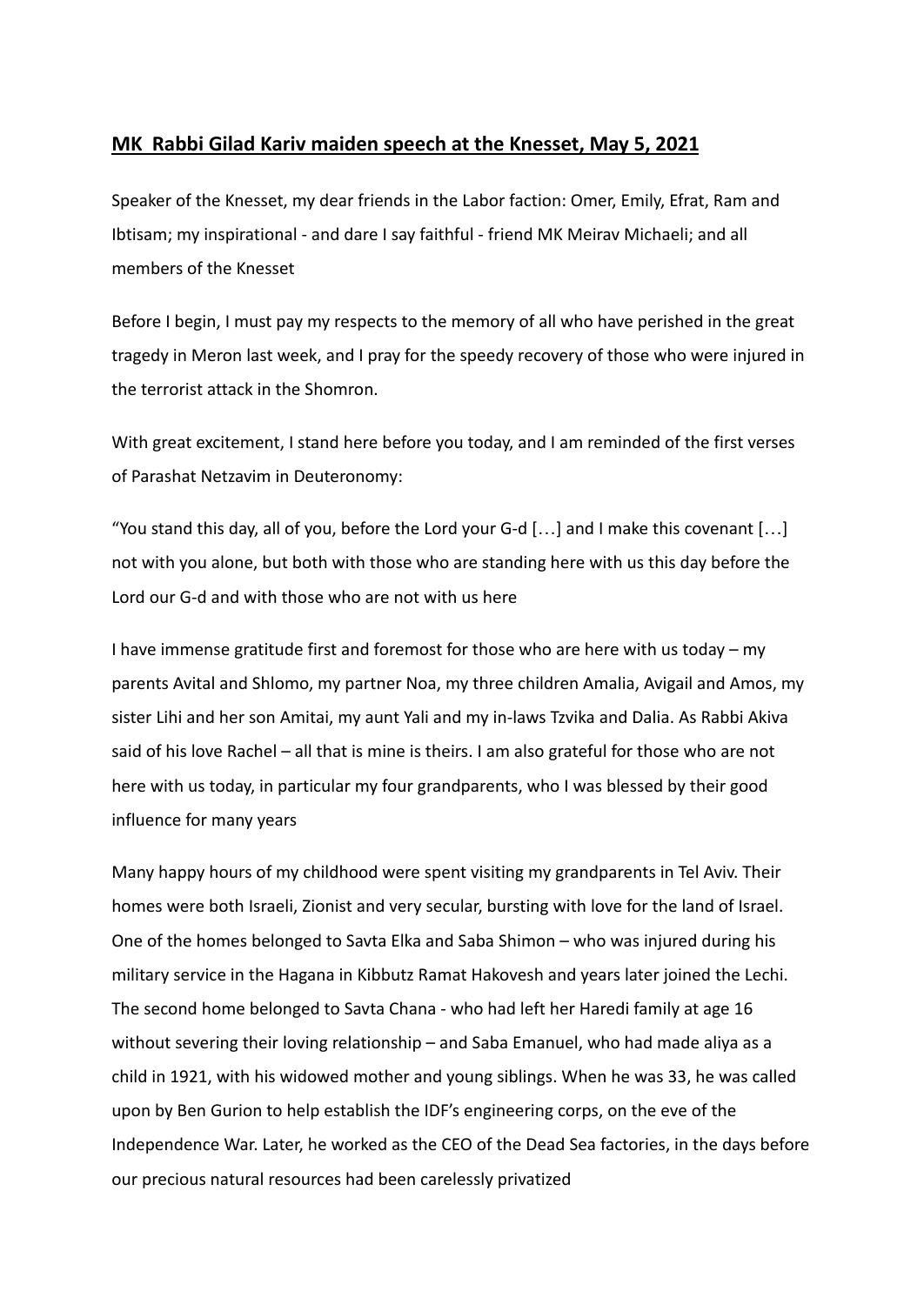It was near this home that I discovered the neighborhood synagogue, as a strictly secular young child who was always attracted to Jewish tradition, prayer and literature. This moderate religious-Zionist synagogue was my home throughout my youth. These were years filled with studying, scouting, political activism and friendship.

Later on, as I neared the end of high-school, I embarked upon yet another spiritual journey from the Orthodox synagogue of my youth to the Reform community in Tel Aviv , and the many endeavors of the Reform movement in Israel and all over the Jewish world.

Throughout this journey I was well aware that Jewish tradition and culture are a central part of my identity, alongside the belief in equality between men and women, and the recognition that dignity for humankind, love of the stranger and the pursuit of justice and peace are values inseparable from my Judaism. Even then I was adamant that in 4000 years of Jewish thought, one can find both inspiring human sensitivity as well as fundamentalism, outbursts of creativity alongside deep conservatism. The question that always guided me was not "What is Judaism?", but rather "Which interpretation of Judaism will I choose?".

In the Beit Daniel community in Tel Aviv I met many committed partners who shared with me a longing for an Israeli egalitarian Judaism. This is the community where I met my life partner – Noa; the community where I became a rabbi; where both my daughters read the Torah at their Bat-Mitzva; and where they continue to lead prayer to this day.

It is in this community, during the Shavuot holiday of 1996, that Lea Rabin carried a Torah scroll dedicated to her late husband Yitzchak Rabin of blessed memory. In this community, I was honored to read the Torah with special needs youth. In this community hangs to this day a rainbow tapestry in honor of Shira Banki of blessed memory, who was taken from us in the Jerusalem Pride Parade by those who had violently distorted the Torah of Israel.

I share this story with you today not only as a personal biography. I want to suggest that there are a growing number of Israelis who seek to deepen their knowledge of Judaism and make it a meaningful part of their lives, without giving up on liberal values. These Jews are standing up for their right to navigate both Western democratic liberal culture as well as the richly diverse world of Jewish thought.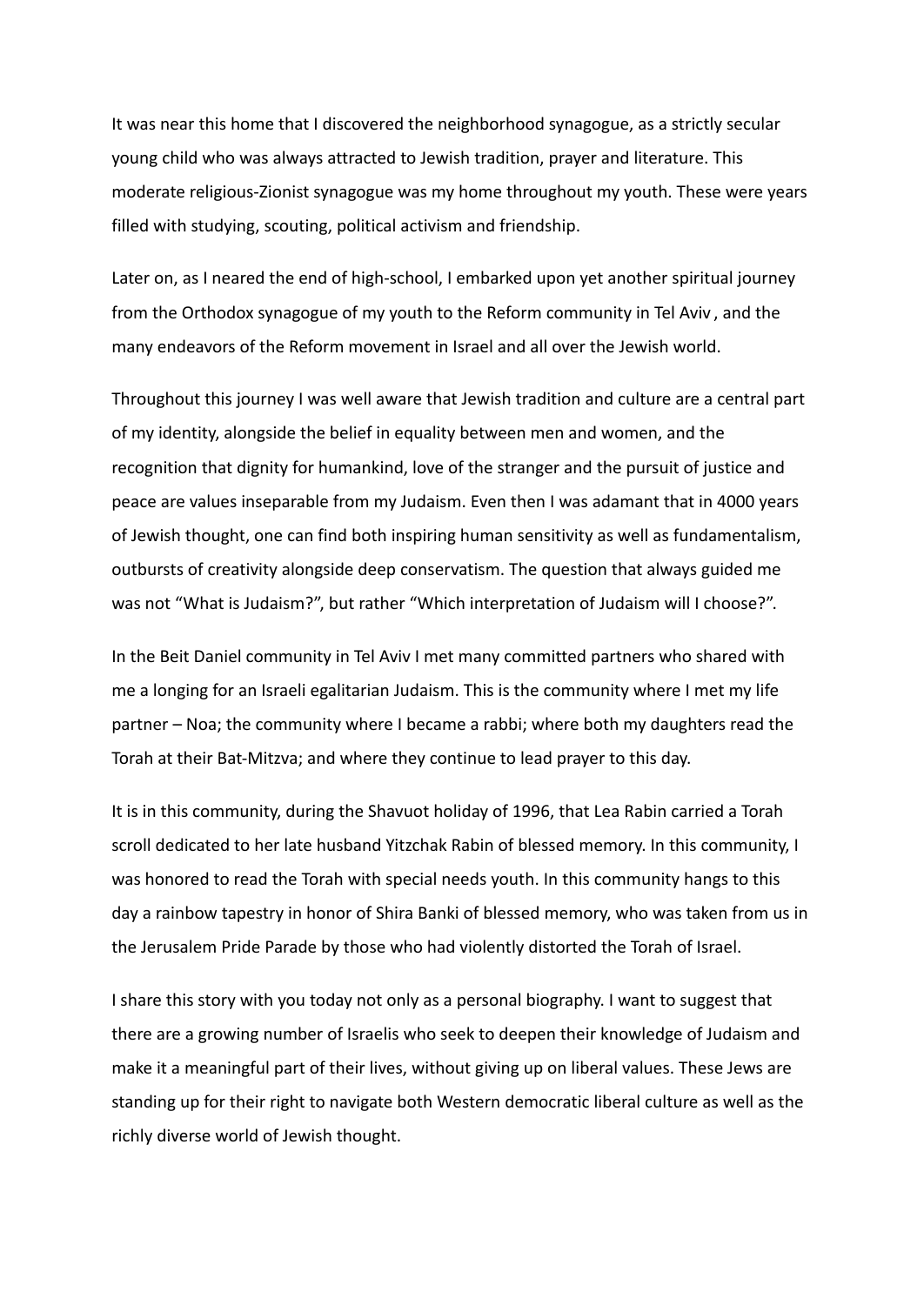For these people, there is no contradiction between these two worlds. There is a third path, through which we can together balance both our private and communal spiritual lives; accept social and political responsibility as well as tikkun olam; and combine creative religious innovation with a deep respect for our intergenerational roots. There is no contradiction between Zionism, Jewish solidarity, and a universal, humanitarian worldview.

The growth of the Jewish pluralist renewal movement, which I have had the honor to be among its leaders over the last two decades, is the explicit expression of this important process. This movement has raised several important ideological flags – tolerance, equality and most importantly, the recognition that there is more than one way to be a Jew. This movement is not just directed externally, but internally as well. It is a broad and diverse Israeli movement that includes a wide range of communities: orthodox, conservative, Reform and secular, as well as *batei-midrash* of all types, educational institutions, pre-army seminars and youth movements, adult communities and educators, cultural institutions and civil society organizations; and most importantly, we are a diverse community with many different lifestyles but we are all Israeli - secular, traditional and religious as one.

As is the way of any young ideological movement, the Jewish renewal movement is finding its path step by step, navigating many obstacles. The biggest obstacle, not surprisingly, is the monopoly over Israeli Judaism that has been given to one particular denomination and institution, in a gross breach of the core values of the Israeli Declaration of Independence. This grim reality of monopoly, coercion and discrimination in the name of religion, continuously violates the basic rights of millions of Israeli citizens: women, hundreds of thousands of immigrants and their children, members of the LGBTQ community, liberal citizens as well as Jewish renewal communities, Israeli citizens of other religious affiliations and many others. This violation in turn severely undermines Israel's commitment to democratic values, equality and freedom of religion and belief.

No less important, are the severe consequences these policies have for Israel's basic identity as a homeland for the Jewish nation, and for the relationship millions of Israelis have with their own Jewish culture. These policies deepen feelings of alienation and anger, and cause a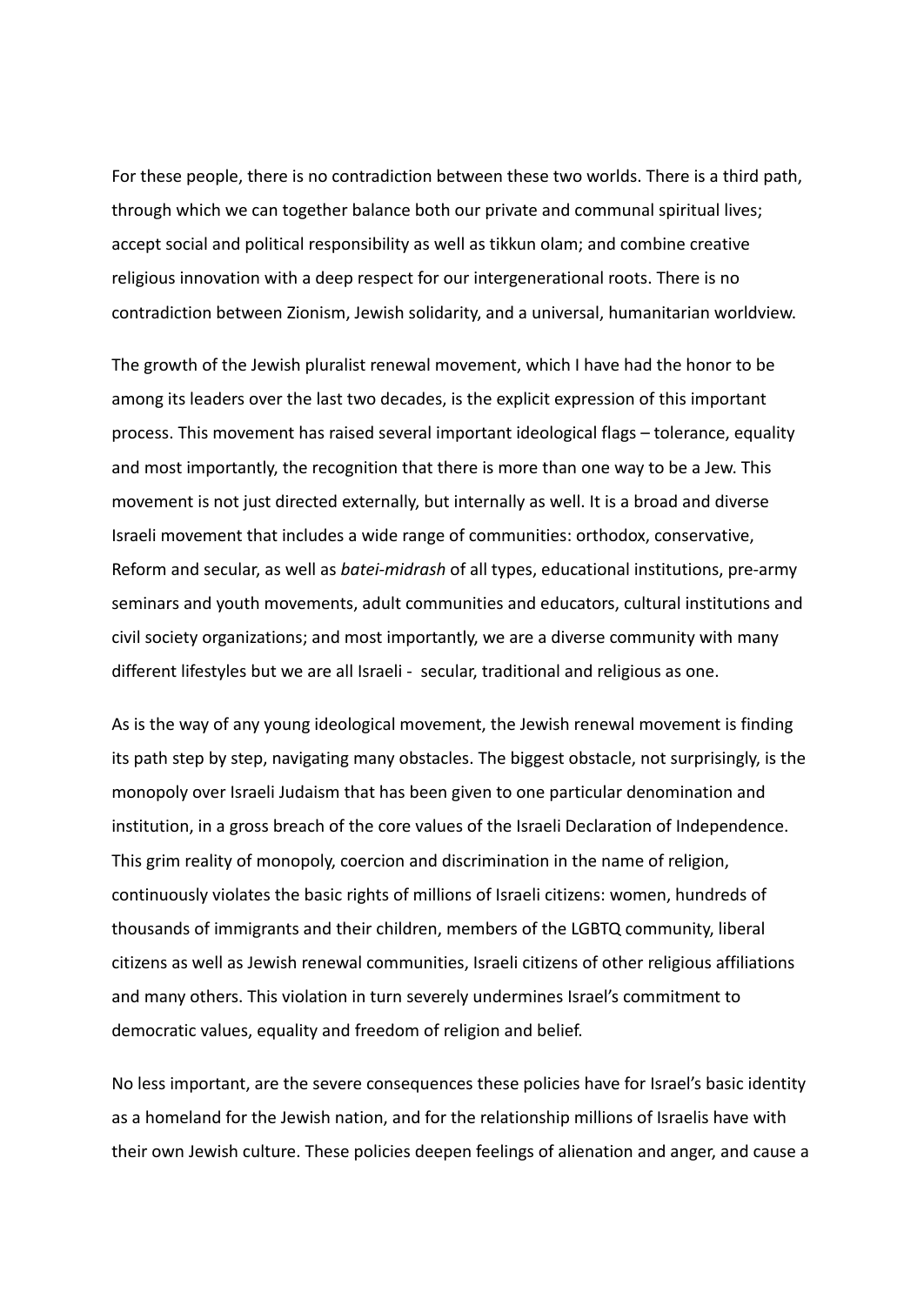very broad part of the public to view the state religious establishments as a source of corruption and power struggles rather than as an inspiration and moral, social and unifying power.

I believe these harsh words tell the story of the upsetting processes Israeli society is experiencing, but they are also true of Israel's relationship with world Jewry. In the last few years, the Israeli government has explicitly turned its back on millions of diaspora Jews, because of their communal and religious identity, and often because of their political views—as if the Zionist tent has enough room only for those who support the current incumbent government. Mending Israel's relationship with the liberal Jews of the world on the basis of mutual respect and recognition are worthy Israeli and Zionist goals. I am happy to be standing here today and to speak the voice of my brothers and sisters in the Diaspora, whose love of Israel is genuine but sadly, they rightly feel all too often that this love is one-sided.

The distortion I'm talking about in the relationship between religion and state, which I worked on as a civil activist, does not only entail the freedom of religion and the freedom from religion of the citizens of Israel - which they are supposed to be granted naturally. It also relates to the complicated relationship between the Jewish state and the Jews of the diaspora. Regarding this relationship, in the eighth decade of the country's existence, Israel is standing at a profound crossroad.

In the lively political and civil debate that the Israeli society holds on its path and values, there are great forces who search to take advantage of the Jewish tradition and the Zionist vision in order to justify nationalism and racism. Others do so in order to deny the legitimization of their political opponent's opinion, to denounce any appeals against the government's actions, whether by individuals or organizations, and constantly measure the absolute loyalty of citizens. They do so while totally ignoring the ancient holy prophets of Israel, whose vision was mentioned in the Declaration of Independence. They were the first to stand bravely opposite the king and ruling authority.

The leaders of these maneuvers do not hesitate to quote any slogan, reference or Zionist saying. But truth be told, more often than not, their rhetoric is merely pseudo-Zionist. This rhetoric seeks to reestablish the public and political discourse of a pre-sovereign era.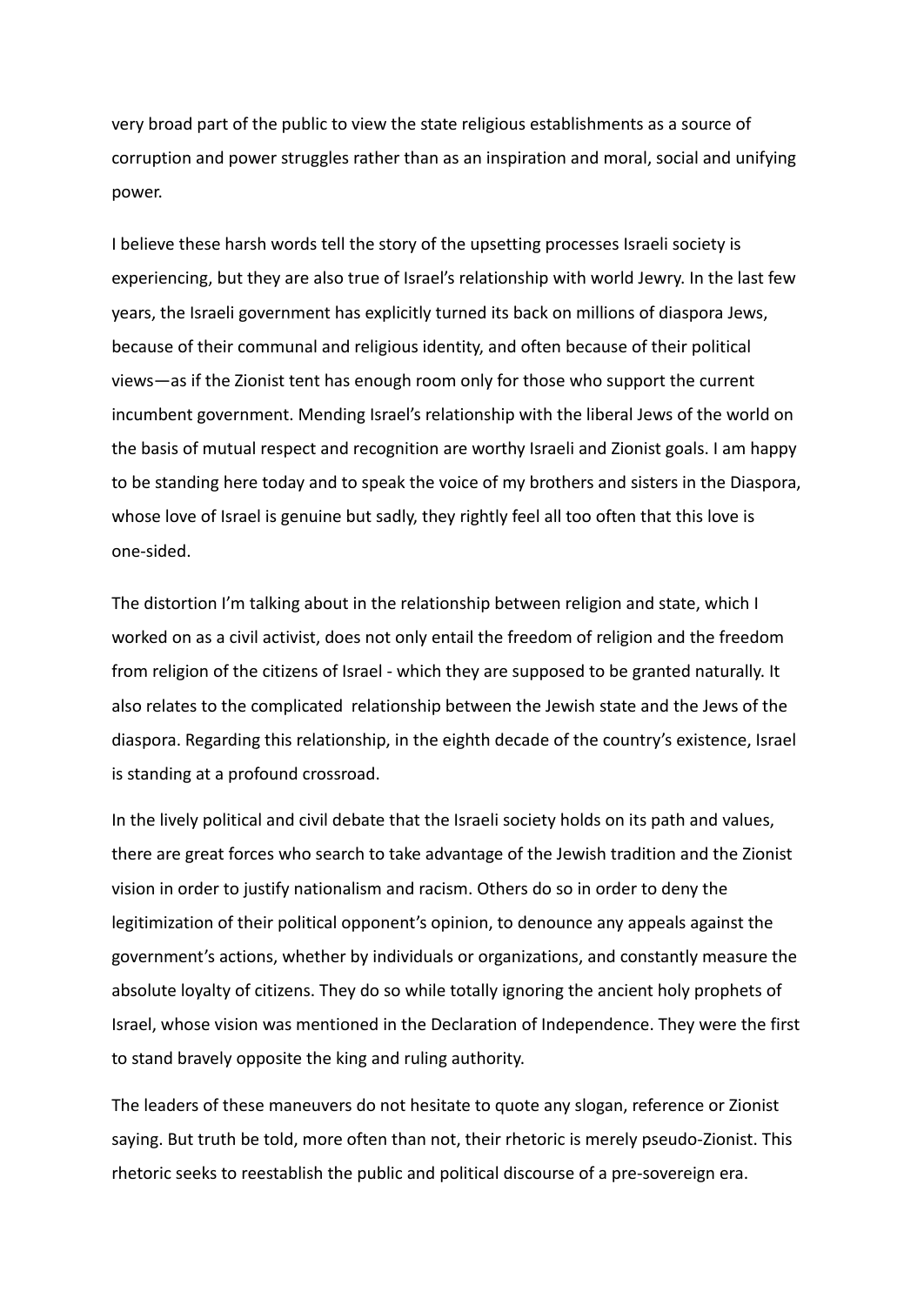According to these forces, we are not dealing with leading a mature country, but rather with the continuation of the pre-mandate Jewish struggle against forces of darkness from within and without. This tactic does not derive from any sentimental feelings. It is entirely a dry political calculation to attempt to excuse Israel and Israeli society from the burden of challenges that are upon its shoulders, as a country that is modern, civilized and advanced, that seeks at once to be both a national home for the Jewish people and all of its inhabitants, and a democratic state of all its citizens regardless of religion, ethnic origin, language and gender.

Amongst these challenges - is the promise of equality and opportunity to each and every citizen; the protection of human rights; the reduction of economic inequalities; the reparation of the relationship between the Jewish majority and the Arab minority and encouraging coexistence; the prioritizing of the public interest over individual preferences; the promotion of social mobility and equal access to resources; the cultivation of a pluralist and tolerant society; the deep concern for the environment; and of course the striving for a political agreements and peace - not only with the Gulf state, but more importantly with those with whom we share the promised land.

As the continuation of the Israeli Labor movement, these challenges of creating a just, tolerant and peaceful society are exactly the weight we are willing to carry. For us these are not only political assignments, but also a deep expression of the way we understand the essence of our Jewish and democratic state and the great challenges of the Jews in Israel.

The way we see it, if there is someone who forgot how to be Jewish, then he or she are turning their back to these challenges, or even worse - sees them as an expression of national weakness, or of distancing from the Zionist vision whilst blurring the lines of Jewish identity. From this Israeli, Zionist and Jewish position, derives our decisive refusal to give any institution or religious denomination ownership and exclusive monopoly on Judaism and Zionism.

Naturally, this refusal incites a strong argument, which echoes in this political house at all times. As always, achieving compromises and approval are worthy and important goals. But the basic condition of these goals is that around the negotiation table no-one will shout and demand: "It's all mine", whilst the other side is constantly forced into a defensive mode. The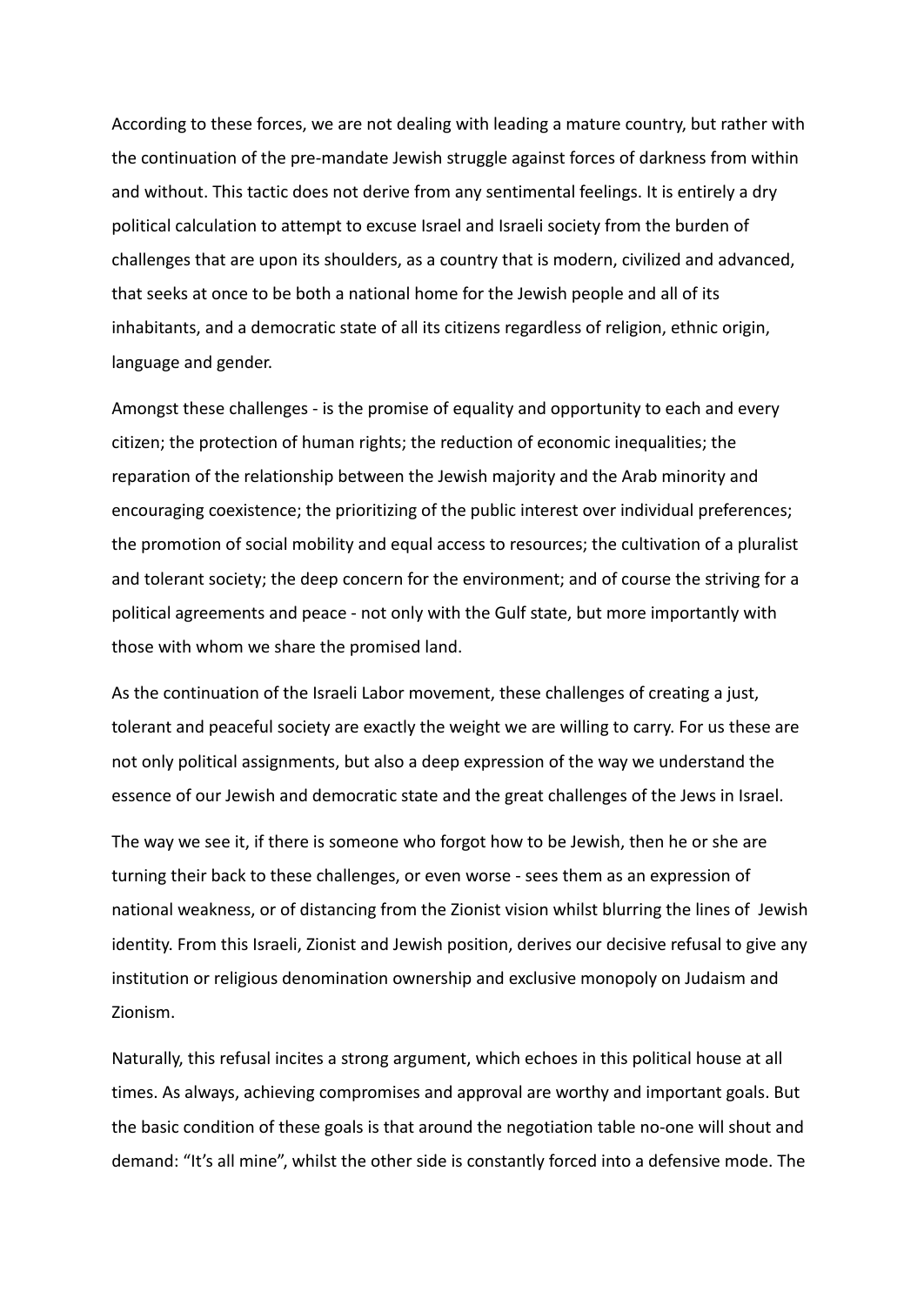two sides must hold the prayer shawl and be willing to share it. Only in this kind of discussion, we can build bridges wide enough that will allow more than one to cross them at once.

Speaker of the Knesset, my friends,

In the last 20 years as a Reform Rabbi in Israel I was able to accompany thousands of individuals, couples and families in moments of sorrow, but mostly in moments of joy and new beginnings. The happiest of these moments were the thousands of weddings I ordained from all the spectrum of the Israeli society. Couples who could not get married through the Orthodox institutions, and many more who consciously chose a Jewish egalitarian Chuppa. Couples born in Israel raised by Olim; couples in which one partner was Jewish by birth, and the other - by choice. Couples of a bride and groom, and also couples of two grooms or two brides.

At the end of the seven blessings, after we bless the couples with "love, comradeship, in peace and in deep friendship", and after we ask that only voices of happiness and joy will be heard in the "cities of Judaea and outskirts of Jerusalem", I would always read a song of prayer by Lea Goldberg, that is included in many new Hebrew and Israeli prayer books for the Reform Jewish communities in Israel, alongside the traditional prayers.

"Oh lord my God please teach me how to bless and pray The truth of falling leaves. And fruits of summers day The freedom that it brings - to see to feel to breath To know, to yearn, and even fail.

Teach my lips a song that tells us how to praise The morning and the nights the secrets of your ways Guide my mind to find the truth, see through the haze 'cause I don't want no ordinary days"